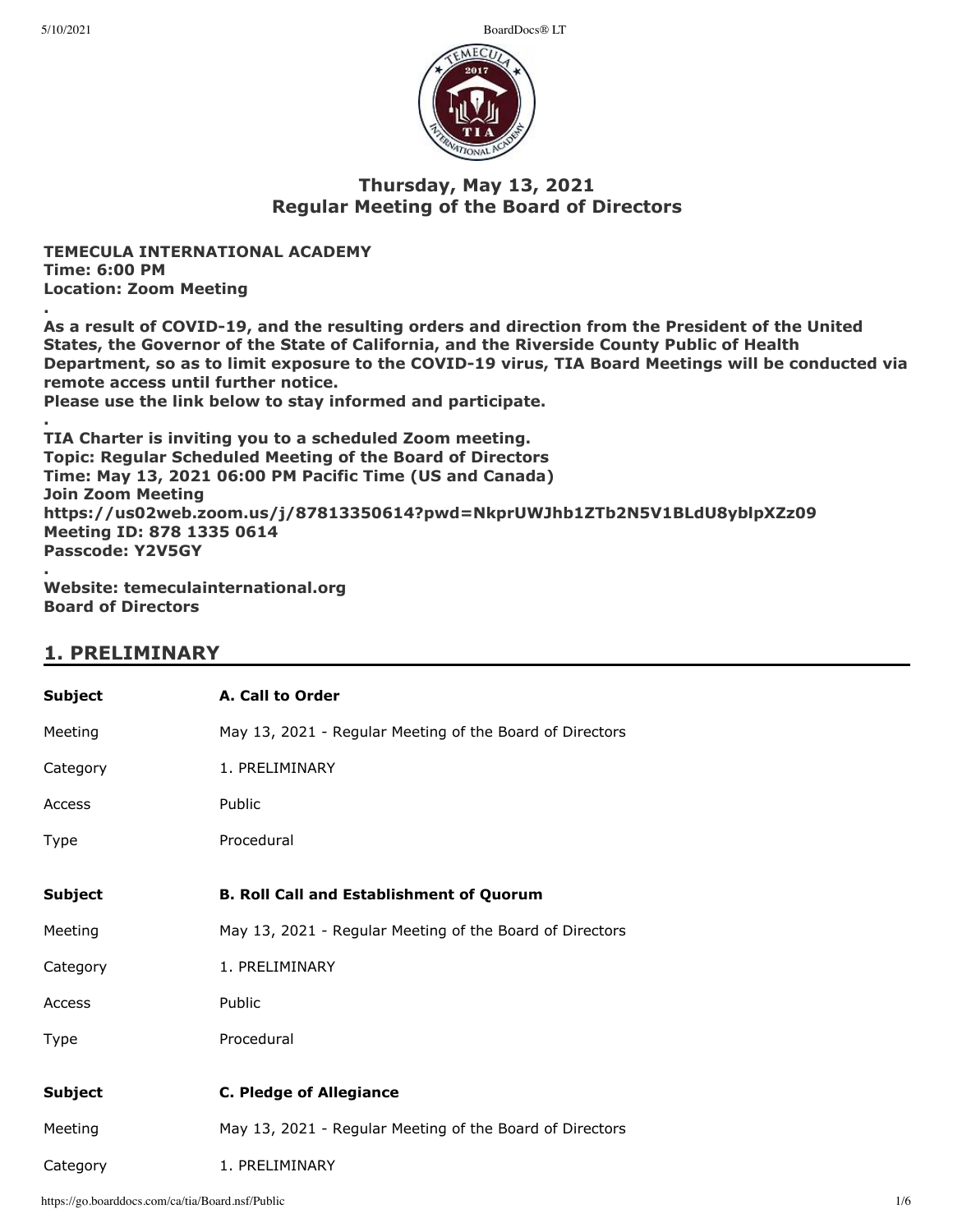| 5/10/2021          | BoardDocs® LT                                            |
|--------------------|----------------------------------------------------------|
| Access             | Public                                                   |
| Type               | Procedural                                               |
|                    |                                                          |
| <b>Subject</b>     | D. Approval of Agenda                                    |
| Meeting            | May 13, 2021 - Regular Meeting of the Board of Directors |
| Category           | 1. PRELIMINARY                                           |
| Access             | Public                                                   |
| <b>Type</b>        | Action                                                   |
| Recommended Action | Motion to Approve Agenda                                 |

# **2. PUBLIC COMMENTS**

| <b>Subject</b>                              | A. Public Comments                                       |
|---------------------------------------------|----------------------------------------------------------|
| Meeting                                     | May 13, 2021 - Regular Meeting of the Board of Directors |
| Category                                    | 2. PUBLIC COMMENTS                                       |
| Access                                      | <b>Public</b>                                            |
| Type                                        | Information                                              |
| INSTRUCTIONS FOR PRESENTATIONS TO THE BOARD |                                                          |

TIA welcomes your participation at TIA Board meetings. The purpose of the meeting of the Board of Directors (Board) is to conduct the affairs of TIA in public. Your participation ensures continuing community interest in TIA.

EMAIL to provide comment during school closure due to COVID-19: [tiaoffice@temeculainternational.org](mailto:tiaoffice@temeculainternational.org). Please submit your comment prior to 4:30 p.m. on the day of the meeting. Comments will be read aloud during the time allotted. Those comments not read will be provided to all Board members for their review.

Comments regarding Open/Closed Session items found on the agenda should be limited to three (3) minutes per speaker, for a total of twenty-one (21) minutes. Unless an item has been placed on the published agenda in accordance with the Brown Act, there shall be no action taken, nor should there be comments on, responses to, or discussion of a topic not on the agenda. Public Comment emails will be presented to the Board of Directors. The Board members may: (1) acknowledge receipt of information/report; (2) refer to staff with no direction as to action or priority; or (3) refer the matter to the next agenda.

Personal attacks against TIA employees and/or TIA Board members are inappropriate and not considered by the Board at a public Board Meeting. The Board has a complaint process which should be followed. The Board will not respond to personal attacks against employees or Board members in a public meeting, and cautions members of the public that they will be personally responsible for any remarks made.

# **3. CONSENT ITEMS**

| <b>Subject</b> | A. Approval of Board Meeting Minutes                     |
|----------------|----------------------------------------------------------|
| Meeting        | May 13, 2021 - Regular Meeting of the Board of Directors |
| Category       | 3. CONSENT ITEMS                                         |
| Access         | <b>Public</b>                                            |

Type

Approval of Board Meeting Minutes

April 15th, 2021 Regular Board Meeting Minutes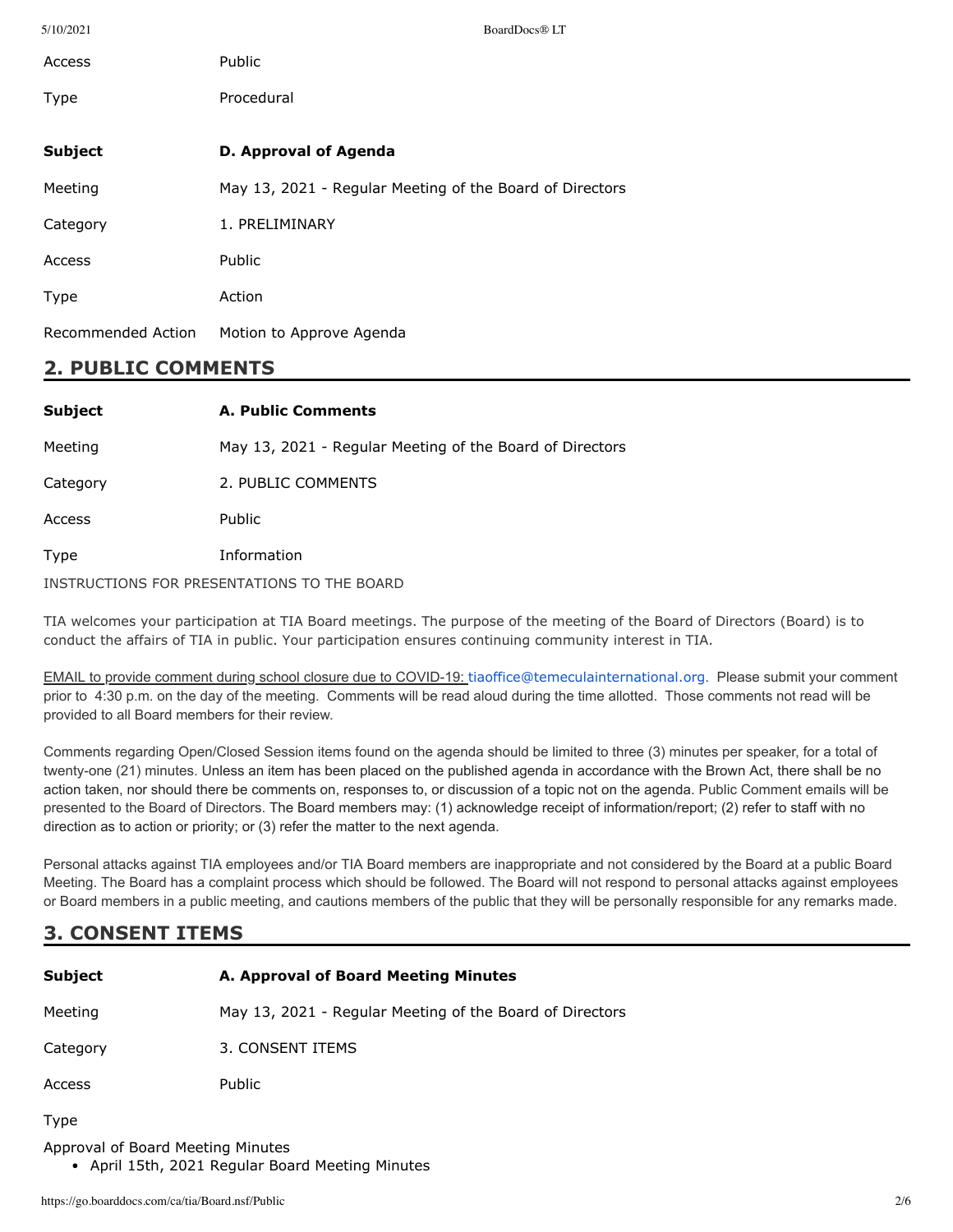# **4. INFORMATION/DISCUSSION**

| Subject | <b>A. Principal Report</b> |  |
|---------|----------------------------|--|
|         |                            |  |

Meeting May 13, 2021 - Regular Meeting of the Board of Directors

Category 4. INFORMATION/DISCUSSION

Access Public

Type

• Principal Report by Camile Lara

File Attachments [May 13, 2021.pdf \(2,047 KB\)](https://go.boarddocs.com/ca/tia/Board.nsf/files/C2WDF6654014/$file/May%2013%2C%202021.pdf)

| Subject  | <b>B. Principal Curriculum Presentation</b>              |
|----------|----------------------------------------------------------|
| Meeting  | May 13, 2021 - Regular Meeting of the Board of Directors |
| Category | 4. INFORMATION/DISCUSSION                                |
| Access   | <b>Public</b>                                            |
| Type     |                                                          |

Curriculum presentation by Camile Lara

File Attachments [Curriculum Presentation.pdf \(344 KB\)](https://go.boarddocs.com/ca/tia/Board.nsf/files/C2WH6H005D51/$file/Curriculum%20Presentation.pdf)

## **Subject C. Budget Hearing**

Meeting May 13, 2021 - Regular Meeting of the Board of Directors

Category 4. INFORMATION/DISCUSSION

Access Public

Type Discussion

2021-22 budget presentation by David Graves

File Attachments [PrelimProposedBudget2021-22\\_5.13.21.pdf \(21,925 KB\)](https://go.boarddocs.com/ca/tia/Board.nsf/files/C2WDNZ679425/$file/PrelimProposedBudget2021-22_5.13.21.pdf) [BoardPrelimProposedBudgetPPPresentation\\_DG\\_CBO\\_5.13.21.pdf \(1,647 KB\)](https://go.boarddocs.com/ca/tia/Board.nsf/files/C2WDP56799F5/$file/BoardPrelimProposedBudgetPPPresentation_DG_CBO_5.13.21.pdf) [BoardWarrantReportApril2021\(May 13 Mtg\).pdf \(360 KB\)](https://go.boarddocs.com/ca/tia/Board.nsf/files/C2WDP7679ACA/$file/BoardWarrantReportApril2021(May%2013%20Mtg).pdf)

## **Subject D. Teacher Curriculum Share-out**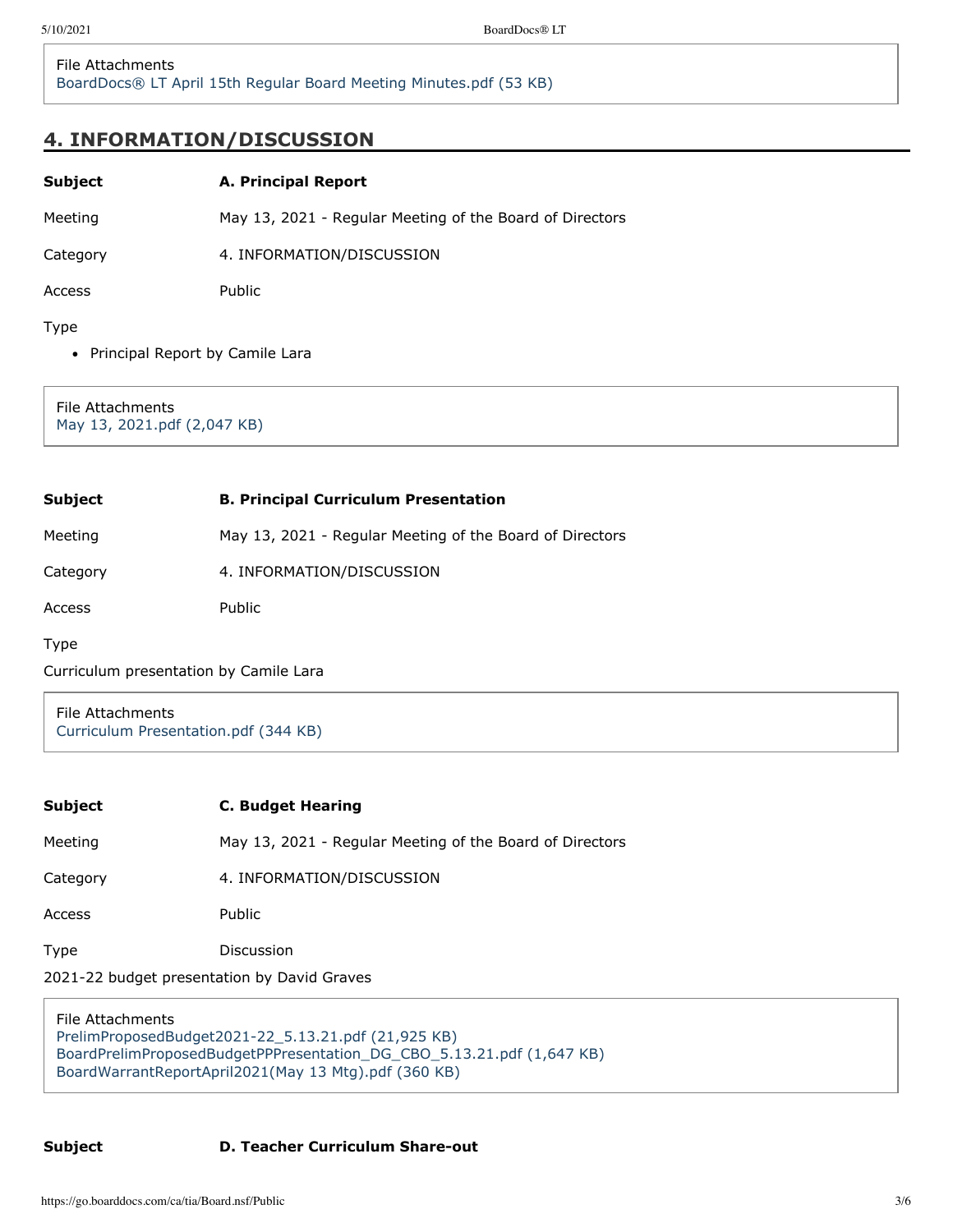| 5/10/2021                                              | BoardDocs® LT                                            |  |
|--------------------------------------------------------|----------------------------------------------------------|--|
| Meeting                                                | May 13, 2021 - Regular Meeting of the Board of Directors |  |
| Category                                               | 4. INFORMATION/DISCUSSION                                |  |
| Access                                                 | Public                                                   |  |
| Type                                                   |                                                          |  |
| TIA Teachers share out about the TIA path of education |                                                          |  |
|                                                        |                                                          |  |
| <b>Subject</b>                                         | E. Rubric for Merit based on Classified Staff            |  |
| Meeting                                                | May 13, 2021 - Regular Meeting of the Board of Directors |  |
| Category                                               | 4. INFORMATION/DISCUSSION                                |  |
| Access                                                 | Public                                                   |  |
| Type                                                   |                                                          |  |

File Attachments [Classified Employee Self-Assessment Rubric.pdf \(396 KB\)](https://go.boarddocs.com/ca/tia/Board.nsf/files/C2WFG472E784/$file/Classified%20Employee%20Self-Assessment%20Rubric.pdf) [Classified Employee Supervisor Assessment Rubric.pdf \(396 KB\)](https://go.boarddocs.com/ca/tia/Board.nsf/files/C2WFW67609E6/$file/Classified%20Employee%20Supervisor%20Assessment%20Rubric.pdf)

| Subject  | <b>F. Information Technology Infrastructure</b>          |
|----------|----------------------------------------------------------|
| Meeting  | May 13, 2021 - Regular Meeting of the Board of Directors |
| Category | 4. INFORMATION/DISCUSSION                                |
| Access   | Public                                                   |

Type

IT Technology Infrastructure Discussion

File Attachments [Information Technology \(IT\) Infrastructure.pdf \(25 KB\)](https://go.boarddocs.com/ca/tia/Board.nsf/files/C2STZY79DD3E/$file/Information%20Technology%20(IT)%20Infrastructure.pdf)

| <b>Subject</b>                                     | <b>G. Salary Schedule &amp; Personnel</b>                |
|----------------------------------------------------|----------------------------------------------------------|
| Meeting                                            | May 13, 2021 - Regular Meeting of the Board of Directors |
| Category                                           | 4. INFORMATION/DISCUSSION                                |
| Access                                             | Public                                                   |
| Type<br>Salary Schedule - Finalizing pay increases |                                                          |

# **5. ACTION ITEMS**

**Subject A. Approval of the Expanded Learning Opportunity Grant spending plan**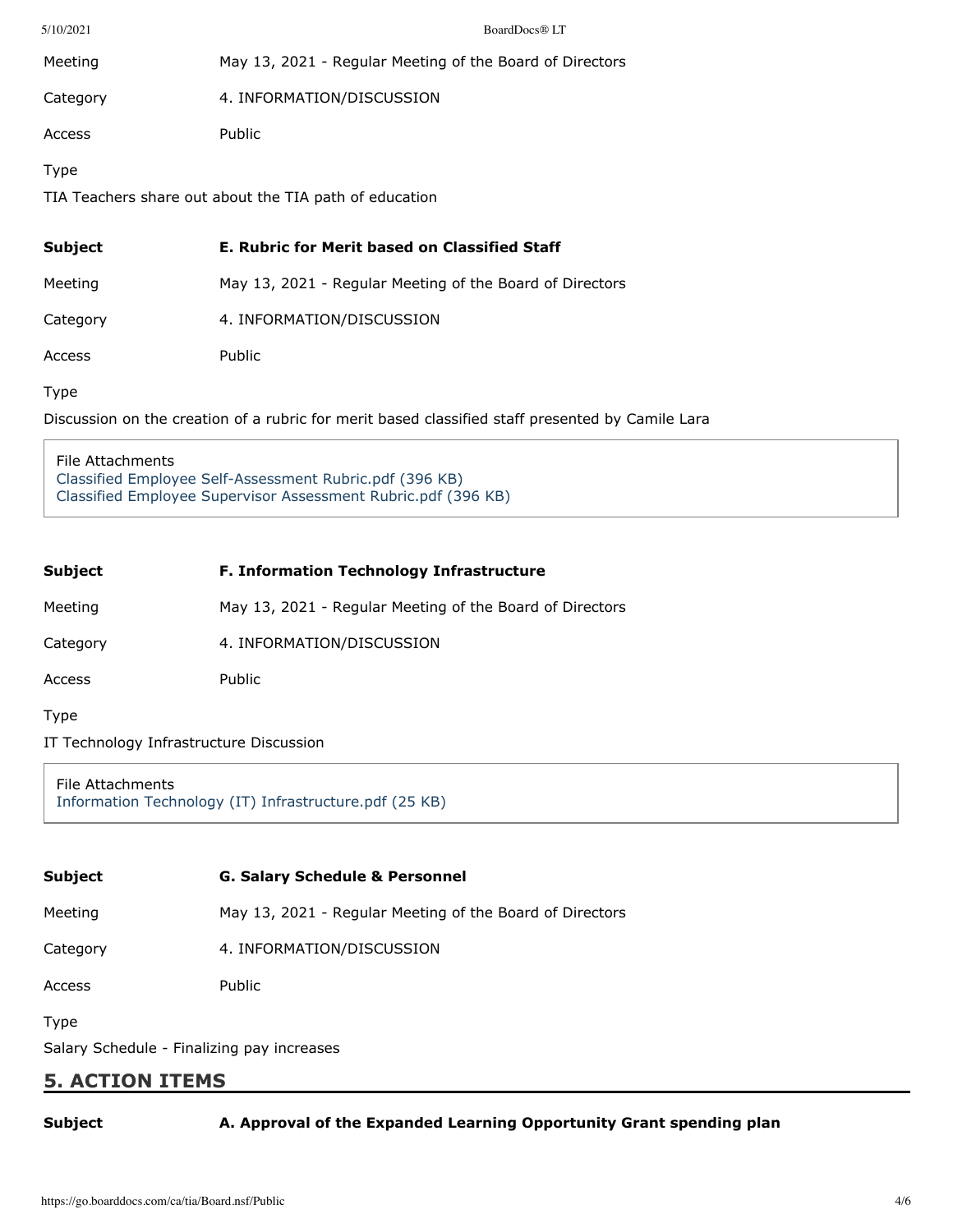| 5/10/2021 | BoardDocs® LT                                            |
|-----------|----------------------------------------------------------|
| Meeting   | May 13, 2021 - Regular Meeting of the Board of Directors |
| Category  | 5. ACTION ITEMS                                          |
| Access    | Public                                                   |
| Type      |                                                          |

Approval of the Expanded Learning Opportunity Grany spending plan presented by Camile Lara

## File Attachments [Expanded Learning Opportunity Grant 2021.pdf \(62 KB\)](https://go.boarddocs.com/ca/tia/Board.nsf/files/C2WDGC6589D5/$file/Expanded%20Learning%20Opportunity%20Grant%202021.pdf)

## **Subject B. Approval of the 2021-2022 school calendar**

Meeting May 13, 2021 - Regular Meeting of the Board of Directors

Category 5. ACTION ITEMS

Access Public

Type

Approval of the 2021-2022 school calender presented by Camile Lara

### File Attachments

[TIA 2021-2022 School Year Master Calendar - SchoolCalendar.pdf \(462 KB\)](https://go.boarddocs.com/ca/tia/Board.nsf/files/C2WFV27591CC/$file/TIA%202021-2022%20School%20Year%20Master%20Calendar%20-%20SchoolCalendar.pdf)

| Subject | C. Approval of the contract renewal for Formation Tech for the 21/22 School Year |
|---------|----------------------------------------------------------------------------------|
| Meeting | May 13, 2021 - Regular Meeting of the Board of Directors                         |

Category 5. ACTION ITEMS

Access Public

Type

Approval of the contract for Formation Tech for the 21/22 school year

File Attachments [TIA 2021-22 Contract.pdf \(147 KB\)](https://go.boarddocs.com/ca/tia/Board.nsf/files/C2WFFR72D8FD/$file/TIA%202021-22%20Contract.pdf) [TIA 2021-22 Exhibit A Flat Fee.pdf \(91 KB\)](https://go.boarddocs.com/ca/tia/Board.nsf/files/C2WFFT72D9BC/$file/TIA%202021-22%20Exhibit%20A%20Flat%20Fee.pdf)

| <b>Subject</b> | D. Approval of the purchase of workers compensation policy from Employers<br>Assurance Company for the 2021-22 fiscal year |
|----------------|----------------------------------------------------------------------------------------------------------------------------|
| Meeting        | May 13, 2021 - Regular Meeting of the Board of Directors                                                                   |
| Category       | 5. ACTION ITEMS                                                                                                            |
| Access         | Public                                                                                                                     |
| <b>Type</b>    |                                                                                                                            |

**Approval of the purchase of workers compensation policy from Employers Assurance Company for the 2021-22 fiscal year (Terms July 1, 2021 through June 30, 2022) Presented by David Graves**